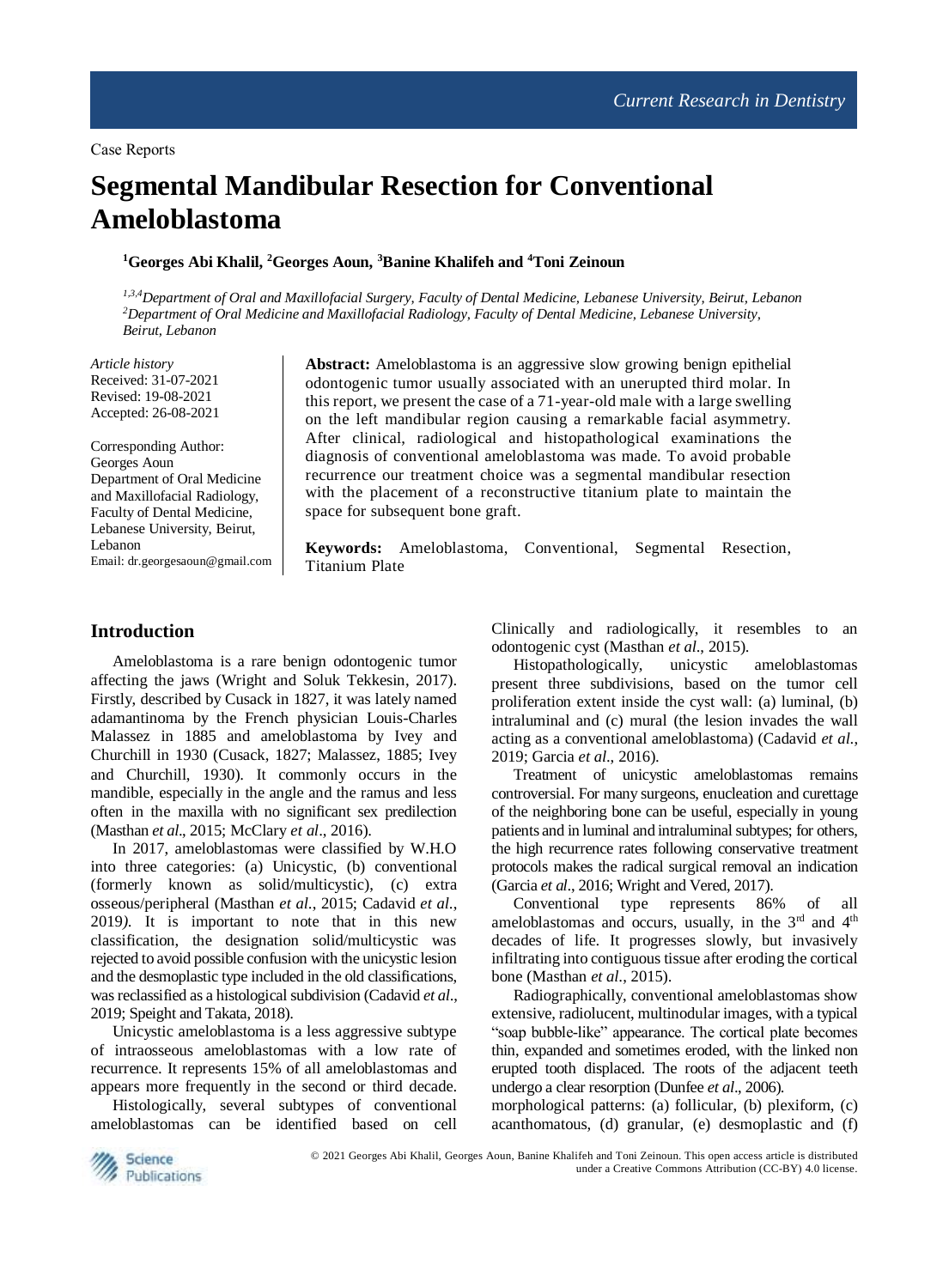basal. The follicular and the plexiform subtypes present the highest incidence among the others (Cadavid *et al*., 2019; Effiom *et al*., 2018).

Radical surgery with 1.5-2 cm beyond the radiological margins and resection of adjacent soft tissue is the treatment of choice for conventional ameloblastoma; a long term follow-up is required (Effiom *et al*., 2018; Shen *et al*., 2015).

The extra osseous/peripheral ameloblastoma is found exclusively in the gingival tissue and/or the alveolar mucosa (Masthan *et al*., 2015); it infiltrates the adjacent tissues without involving the underlying bone.

Clinically, it presents as an Exophytic lesion mimicking the fibrous epulis. Generally, no radiological evidence of bone involvement could be found. It mostly occurs in the premolar region of the mandible (32.6%), followed by the maxillary tuberosity (Philipsen *et al*., 2001).

Histologically, the peripheral type shows islands of ameloblastic epithelium, with a pattern comparable to the conventional ameloblastoma (Effiom *et al*., 2018).

The peripheral ameloblastomas are usually treated with a wide local excision (Chae *et al*., 2015; Borrello *et al*., 2016). However, considering the recurrence frequency reported (9 to19%), a long term follow-up is required (Borrello *et al*., 2016).

Finally, it is important to highlight the presence of the metastasizing ameloblastomas; these entities present the same histological aspects of the non-metastasizing and consequently the diagnosis can only be made when metastasis took place (Berger *et al*., 2012). Their etiology may include: (a) large and/or lately diagnosed tumors, (b) multiplicity of recurrences, (c) failure of previous surgical treatments, (d) plexiform histological aspect (Dissanayake *et al*., 2011). Metastasizing ameloblastomas to the lung are the most frequent, followed by the cervical lymph nodes, the diaphragm, the liver and the brain (Berger *et al*., 2012; Rotellini *et al*., 2016).

Radical surgery is indicated for the metastasizing ameloblastomas followed by a mandatory thorough long-term follow-up; role of chemotherapy and/or radiation has yet to be defined (Rotellini *et al*., 2016).

This report describes an extensive mandibular conventional [ameloblastoma](https://www.sciencedirect.com/topics/medicine-and-dentistry/ameloblastoma) of a 71-yearold male removed surgically using the segmental resection technique followed by bone graft reconstruction, thus limiting the occlusal disorders and restoring the form and the function of the mandible.

# **Case Report**

A 71-year-old male presented to the department of Oral and Maxillofacial Surgery, Faculty of Dental Medicine, Lebanese University, complaining of a large slow growing, painless left mandibular swelling of two years' duration which was progressively increasing in size in the last two months, causing facial asymmetry,

limitation of mouth opening, chewing difficulty and ulcerated and bleeding mucosa.

Medical history revealed controlled diabetes and a cardiovascular surgery dating back 13 years.

Extra oral examination exposed a painless, non-tender large swelling with a  $3\times 2$  cm necrotizing skin at the top of the lump. The skin nearby the mass in the preauricular region showed a benign melanocytic nevus **(**Fig. 1).

On palpation, no regional lymphadenopathy was noticed. Intraoral examination showed a large irregular lobulated ulcerated lesion (Fig. 2).

A coronal and axial view of CT scan showed a large expansile lesion on the left mandibular region extending from the posterior border of the ramus of mandible till the canine region reaching the zygomatic arch (Fig. 3).

## *Thoracic-Abdominal-Pelvic CT Scan Showed no Metastasis*

Clinical and radiological differential diagnosis includes ossifying fibroma, odontogenic myxoma, central giant cell granuloma, ameloblastic fibroma, ameloblastic fibro sarcoma and calcifying epithelial odontogenic tumor.

Incisional biopsy of the oral cavity mass from different regions of the tumor was done under local anesthesia with minimal bleeding; the result of the histopathological examination showed an ameloblastoma with Malpighian metaplasia with a neoplastic proliferation formed by polygonal cells with irregular nuclei.

Our treatment plan consisted of segmental mandibular resection with safe margin and direct reconstruction of mandible using a titanium reconstructive plate to stabilize the mandible and bone graft after the intraoral soft tissue healing.

The patient was scheduled for the surgery after obtaining the medical clearance from his physician and receiving prophylactic antibiotic therapy.

Under general anesthesia, through a nasotracheal intubation, two arch bars were placed for intermaxillary fixation to maintain the original occlusion, followed by an incision extending from the mastoid region to the midline of the submental region. Two semilunar incisions around the necrotizing skin were performed (Fig. 4).

A flap was raised, ligation of the facial vein and artery was carried out and dissection of the marginal branch of the facial nerve was performed to avoid its injury **(**Fig. 5).

After dissecting the lesion and excising the necrotizing skin, we discovered a smooth and thin wall of the tumor. At the inferior border of the mandible, drilling was performed to prepare two landmarks anteriorly and posteriorly to the tumor and two drills were placed parallel to each other, where the distance was measured with a value of 5.5 cm to respect the original position of the mandibular ramus and condyle in the glenoid fossa (Fig. 6).

Intraoral incision was performed in the lingual and buccal mucosa away from the tumor within 1 cm safety margins. A segmental resection of the mandible with 1.5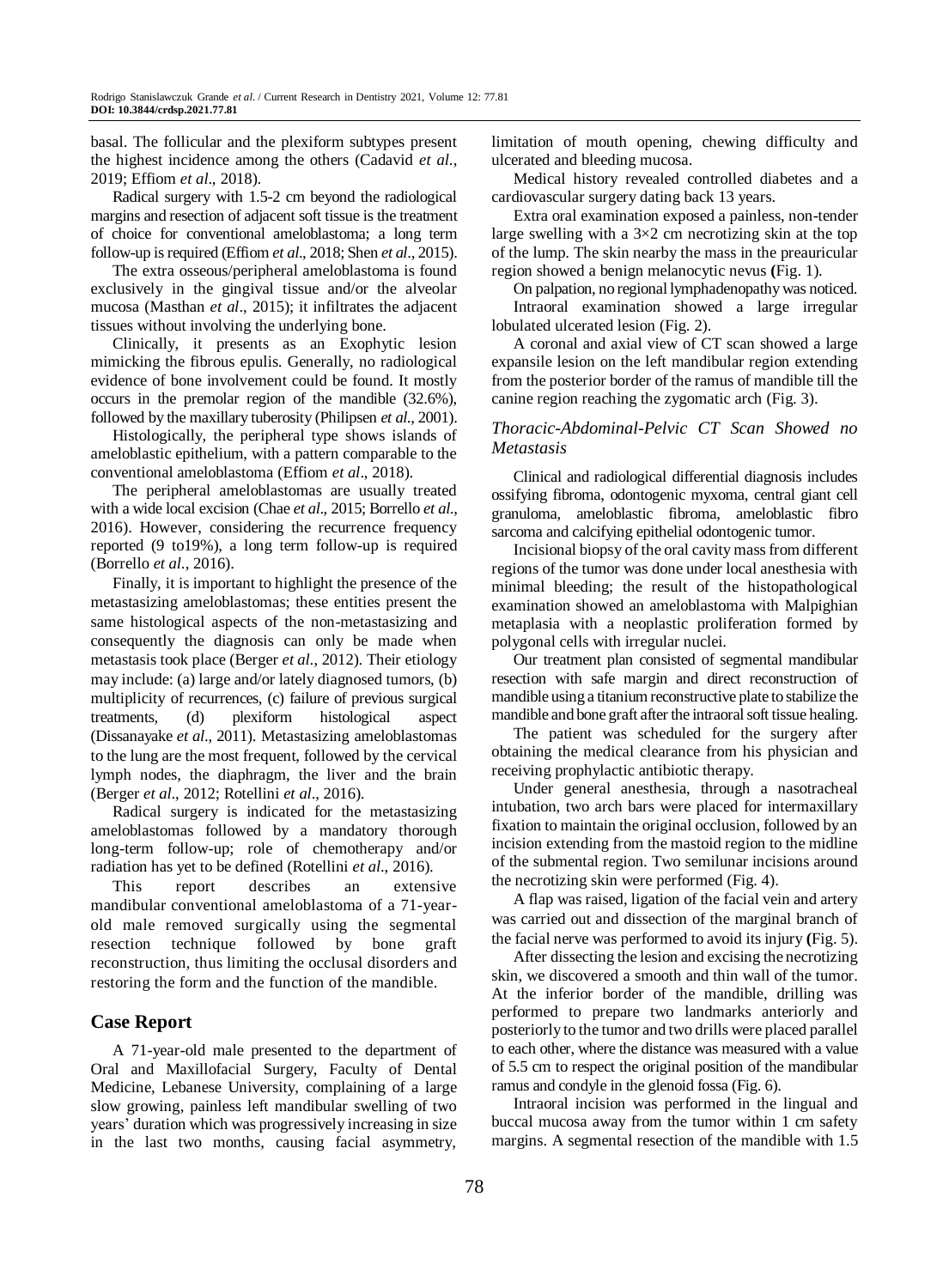cm of safety margin was carried out using electrical surgical saw, followed by the dissection and excision of the tumor. After total excision of the tumor and achieving hemostasis, the drills were placed in the prepared holes in a distance of 5.5 cm using a ruler and both mesial and distal fragments were fixed using reconstructive titanium plate with a six titanium screws to ensure the mandibular outline and stability after surgery **(**Fig. 7).

A closure of the mucosal and cutaneous wound was done followed by the placement of a dressing respecting the hydrostatic pressure.

After the surgery, the patient had no alteration of facial movements and was followed up for 1 month **(**Fig. 8).

The histopathological analysis of the tumor revealed a plexiform ameloblastoma with a Malpighian metaplasia t  $= 9$  cm. Invasion of bone, soft tissue and skin with the formation of an inflammatory fistula was observed. The limits of the excision were free from cells tumor. Three months after the surgery, a fistula in the suture line of the excised necrotizing skin, exposing the reconstructive plate was observed, leading to a communication with the oral cavity. A transposition flap on the cutaneous side and an advancement flap on the mucosal side were performed to repair the fistula (Fig. 9).

The patient was followed up for 3 years and showed no other complications.



**Fig. 1:** Extraoral examination showing (a) a large lesion with asymmetry of the face and necrotizing skin at the top of the lump; (b) a melanocytic nevus in the preauricular region



**Fig. 2:** Intraoral examination showing a large irregular ulcerated lesion that had a tumoral aspect



**Fig. 3:** (a) Coronal and (b) axial CT scans showing a large expansile lesion on the left mandibular region



**Fig. 4:** (a) Arch bars placement for intermaxillary fixation; (b) demarcation line starting from the mastoid region till the midline of the submental region and around the necrotizing skin at the top of the lump; (c) incision on the demarcation line



**Fig. 5:** Dissection and ligation of the facial vein and artery



**Fig. 6:** (a) Two landmarks were prepared anteriorly and posteriorly to the tumor and the distance was measured between two parallel drills with a value of 5.5 cm to ensure the original position of the mandibular ramus and condyle in the glenoid fossa; (b) the excised tumor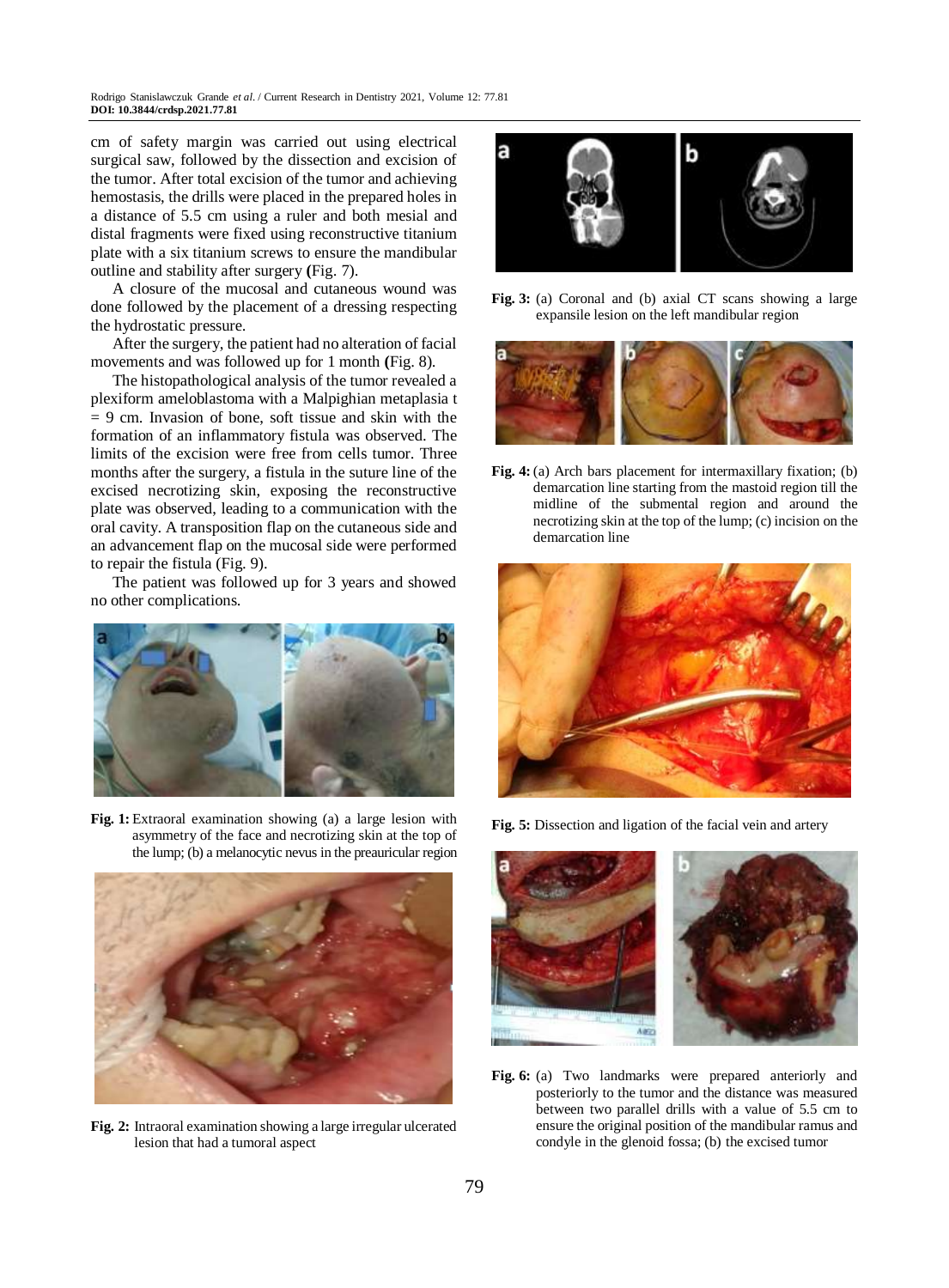

**Fig. 7:** (a) After excision of the tumor, two parallel drills were placed in the prepared landmarks in a distance of 5.5 cm for the fragments fixation in their original position using a reconstructive titanium plate; (b) placement of the reconstructive titanium plate to maintain the optimal mandibular space



**Fig. 8:** Follow up and normal facial expressions indicating preservation of the facial nerve



**Fig. 9:** (a) Fistula formation in the suture line of the excised necrotizing skin exposing the reconstructive plate; (b) a skin transposition and mucosal advancement flap were performed to repair the fistula; (c) Follow up after 10 days

#### **Discussion**

Ameloblastoma, principally the conventional type, is a locally aggressive odontogenic tumor. Untreated, it infiltrates through the cortical bone and extends to the adjacent tissues. The majority of cases are reported in a mean age of 35 years, without sex predilection. 80% of ameloblastomas arise in the mandible, generally in the posterior regions. Maxillary ameloblastomas, especially located posteriorly, could extend intracranial after maxillary sinus invasion. Patients may consult for signs and symptoms such as: (a) a Slow-growing swelling, (b) facial asymmetry, (c) loose teeth, (d) pain, (e) paresthesia,

etc. or the lesion can, in some cases, be detected fortuitously on radiographs taken for routine dental examination (Masthan *et al*., 2015; Mendenhall *et al*., 2007).

The treatment of choice of conventional ameloblastomas is surgery with a large resection, due to elevated recurrence rate (13-15%) (Masthan *et al*., 2015). Many surgeons suggest a 1.5-2 cm margin beyond the radiological limit to guarantee the removal of all tumor debris. Moreover, a follow-up of 5 to 10 years after surgery is essential (Masthan *et al*., 2015).

In the present case, we have presented an invasive extended conventional ameloblastoma localized in left mandibular region of a 71-year-old male. After histological and radiological confirmations, a radical segmental mandibular resection was performed.

It is to be noted that the following steps are mandatory to insure a successful surgical treatment: (a) the intermaxillary fixation aiming to retrieve the original occlusion, (b) the preparation of the two landmarks intended to conserve the original position of the mandibular condyle in the glenoid fossa and the ramus, (c) the placement of the reconstructive titanium plate designed to maintain the mandibular function and space and (d) the autogenous iliac crest bone graft to replace the missing bone.

After 3 years from the surgery, our patient is still under observation with no evidence of recurrence.

## **Conclusion**

The segmental resection for multisystem ameloblastoma followed by the insertion of the reconstructive titanium plate is a predictable procedure for oral rehabilitation and should be considered when treating an extensive mandibular ameloblastoma.

#### **Informed Consent Statement**

Written informed consent was obtained from the patient in this study.

#### **Author's Contribution**

**Georges Abi Khalil:** Performed the surgery.

**Georges Aoun:** Designed and directed the article and wrote the paper. Performed the assessment.

**Banine Khalifeh:** Performed the assessment. **Toni Zeinoun:** Performed the assessment

### **Ethics**

This article is original and contains unpublished material. The corresponding author confirms that all of the other authors have read and approved the manuscript and no ethical issues involved